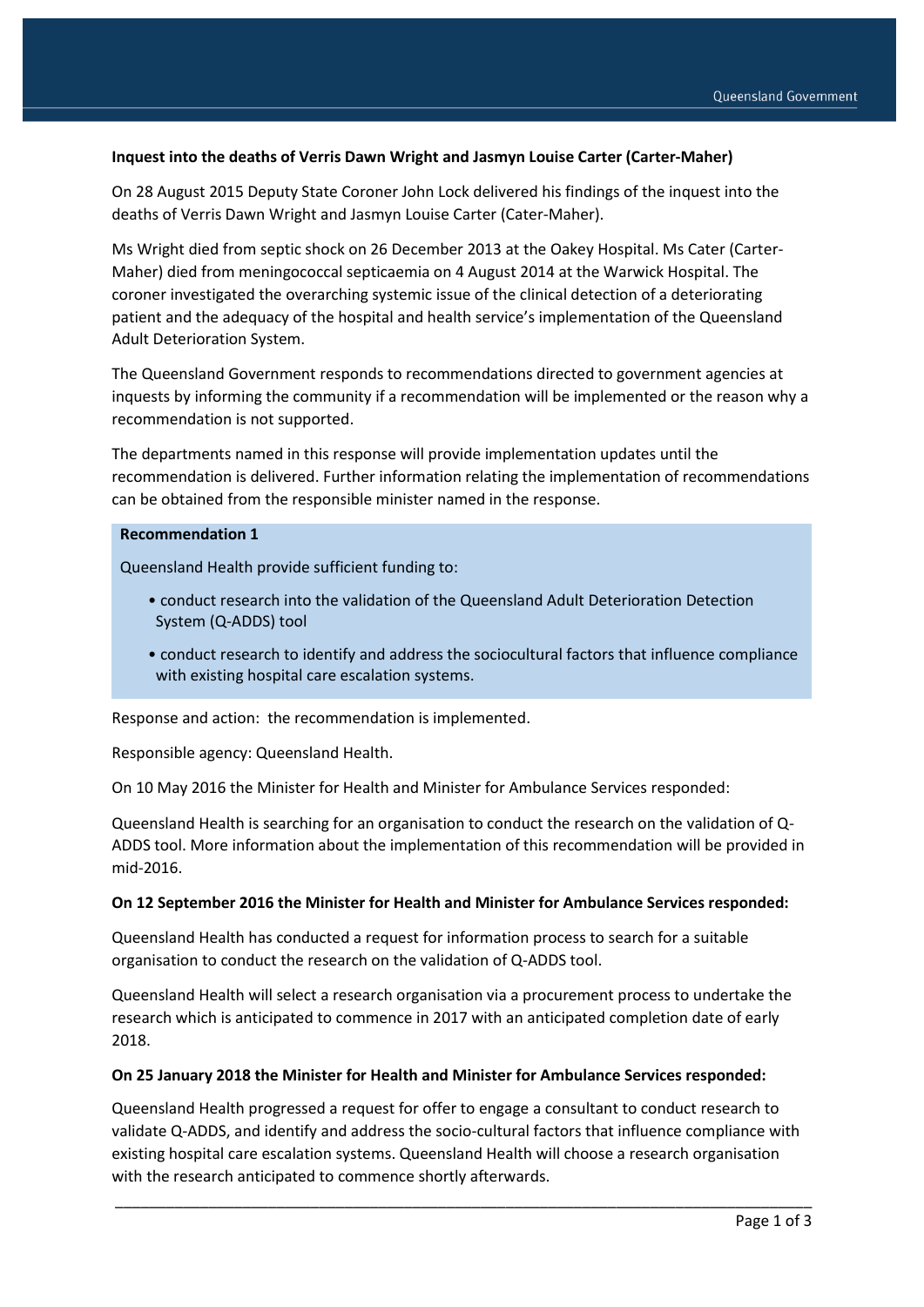# **The Minister for Health and Minister for Ambulance Services updated:**

Queensland Health has chosen a consultant to undertake the research to validate Q-ADDS tool, identify and address the socio-cultural factors that influence compliance with existing hospital care escalation systems.

The consultant will provide Queensland Health with updates as the research progresses.

## **On 9 April 2018 the Minister for Health and Minister for Ambulance Services responded:**

Central Queensland University is researching the validation of Q-ADDS to identify and address sociocultural factors that influence compliance with existing hospital care escalation systems. Ethics approval from the Gold Coast Hospital and Health Service Human Research Ethics Committee was granted to undertake the research.

There are two aspects of the research that will be undertaken in 2018. Part A of the research will involve a retrospective chart audit at hospitals across the state to determine the effectiveness of the Q-ADDS scoring system to detect adult clinical deterioration. Part B of the research will involve Queensland Health nurses completing an online survey and or volunteering to participate in confidential interviews. A research article for publication will be delivered at the finalisation of this research.

## **On 1 November 2018 the Minister for Health and Minister for Ambulance Services responded:**

During early 2018, Central Queensland University conducted the research by retrospective chart audits, online surveys and confidential interviews at various hospital and health services.

The research will continue, with a number of site visits occurring during the data collection phase. Interviews with staff associated with the social-cultural research will commence mid-2018 with the data analysed for publishing in 2019.

# **On 2 June 2019 the Minister for Health and Minister for Ambulance Services responded:**

Central Queensland University (CQU) were tasked to examine the effectiveness of the Q-ADDS tool to detect adult clinical deterioration, by undertaking a retrospective chart review, quantitative survey and a qualitative interview component. In addition, CQU were tasked with identifying the socio-cultural factors influencing health professionals' compliance with the use of Q-ADDS.

The University of Chicago (UoC) were tasked to validate the Q-ADDS tool by comparing it to other commonly used paper-based tools for clinical deterioration. Each variant of the Q-ADDS score was compared to the other paper-based scores for accuracy of prediction (i.e. sensitivity, specificity and time to event).

Both studies have been completed.

The CQU study demonstrated that, compared to several benchmarks and against individual observations, the Q-ADDS tool provides value when monitoring for clinical deterioration. Whilst it was identified that the tool performs well; it was also suggested that compliance to the proper use of the tool may be affected by contributing factors such as training, personal attitudes, and previous experience with monitoring and escalation.

The UoC study found that the Q-ADDS tool had superior accuracy in predicting patient deterioration when compared to the other commonly used paper-based tools.

\_\_\_\_\_\_\_\_\_\_\_\_\_\_\_\_\_\_\_\_\_\_\_\_\_\_\_\_\_\_\_\_\_\_\_\_\_\_\_\_\_\_\_\_\_\_\_\_\_\_\_\_\_\_\_\_\_\_\_\_\_\_\_\_\_\_\_\_\_\_\_\_\_\_\_\_\_\_\_\_\_\_